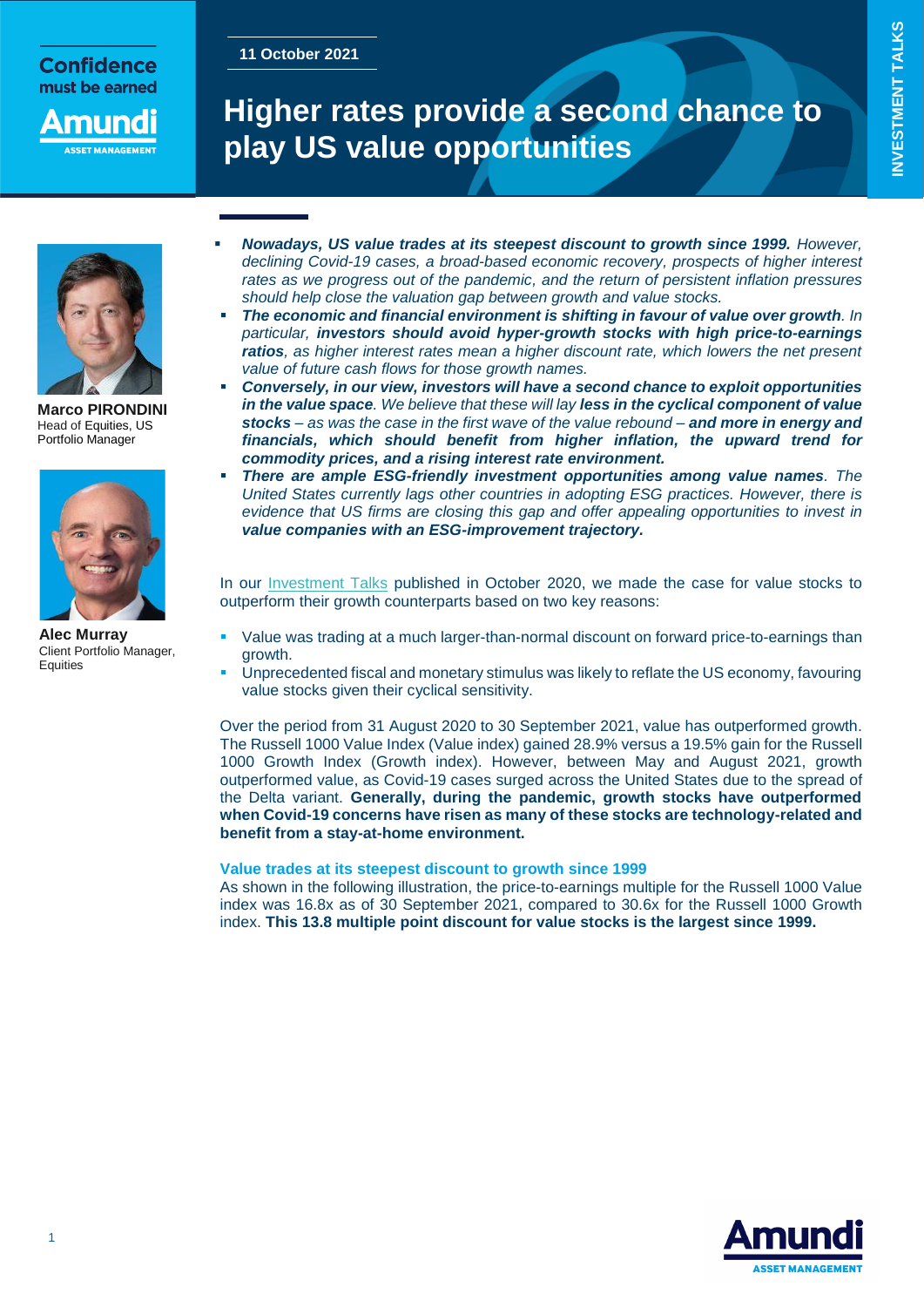

Source: Amundi, Bloomberg. Data is as of 30 September 2021. \* refers to 30 September 2021. The Russell 1000® Value index measures the performance of large-cap US value stocks. The Russell 1000® Growth Index measures the performance of large-cap US growth stocks. Indices are unmanaged and their returns assume reinvestment of dividends and, unlike mutual fund returns, do not reflect any fees or expenses associated with a mutual fund. It is not possible to invest directly in an index.

#### **Inflation is a key indicator for value**

Commodity prices are historically [highly correlated](https://research-center.amundi.com/article/shifts-narratives-8-post-summer-check-regime-shift) to the value-to-growth index. This is because value indices tend to be more exposed to inflation-sensitive stocks than growth indices. For example, the energy, financials, industrials, and materials sectors represented 41% of the Value index as of 30 September 2021 compared with 10% for the Growth index. Since the start of the pandemic, commodity prices have risen and we expect them to remain elevated given rising demand and limited supply**. This should support value stocks as we continue to progress out of the pandemic.**



#### **Commodity prices and value outperformance have historically been linked**

#### Jan-20 Jul-20 Jan-21 Jul-21

Source: Amundi, Stifel Equity Research. Data is as of 30 September 2021. Blue line represents the US commodity price Index, a weighted average of selected commodity prices. Indices used in Stifel research are: Warren & Pearson Commodity Index (1795-1912), WPI Commodities (1913-25) and equal-weighted (one-third each). PPI Energy, PPI Farm Products and PPI Metals (ferrous and non-ferrous) ex-precious metals (1926-56), Refinitiv equal weight (CCI) index (1956-94) and Refinitiv core commodity CRB Index (1994 to present). Value vs. growth links the Fama//French (Dartmouth/Tuck web-hosted) series in 1926-77 and the Russell 1000 Total Return Index, 1978 to present. The exploded version of the chart, which plots the daily total returns, is used to show the recent run in commodities. 118.8% refers to 21 April 2020 – 30 September 2021.



*"Rising commodity prices and higher inflation should support value stocks as we continue to progress out of the pandemic."*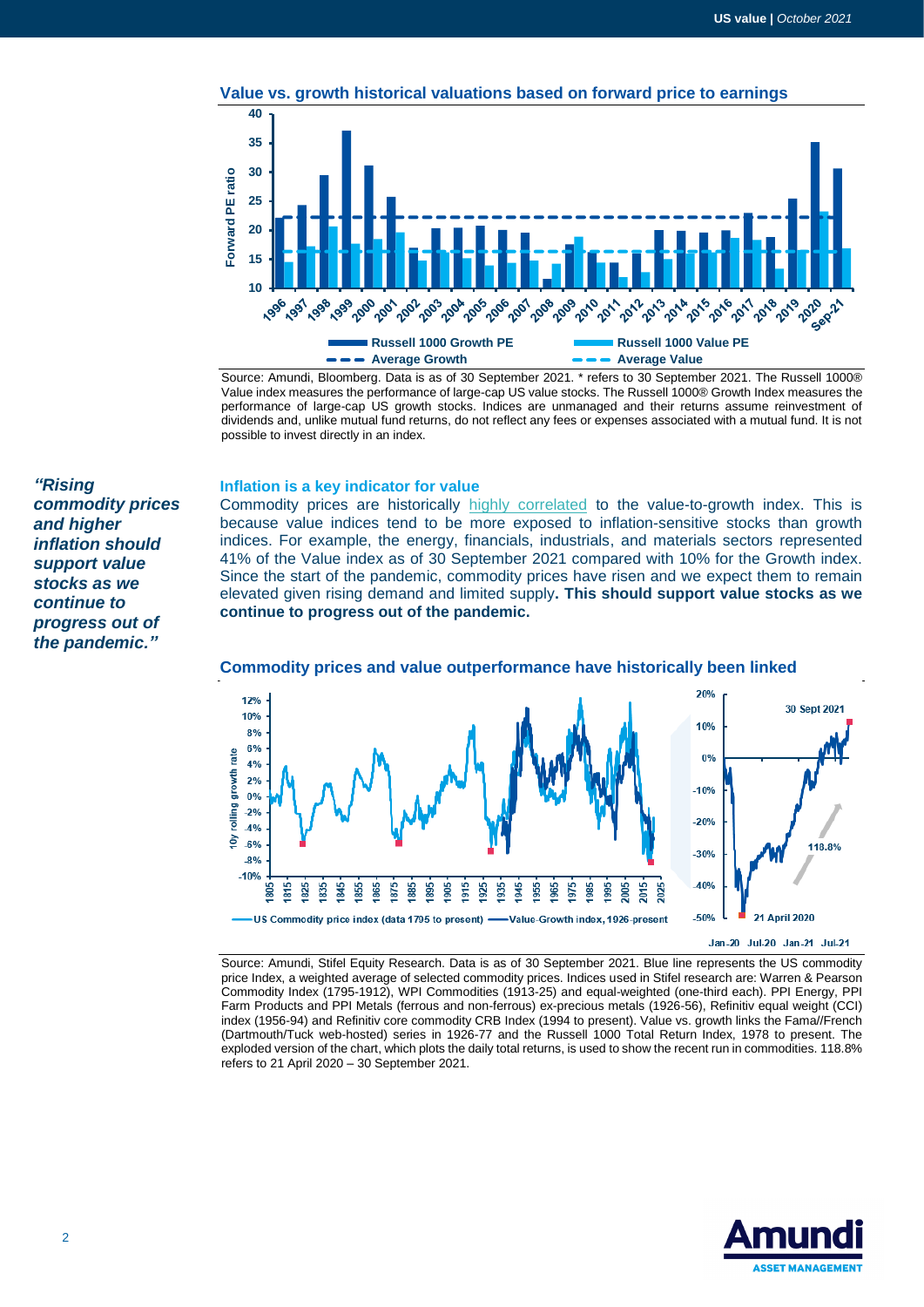*"We believe a growing global economy will be supportive of energy stocks as demand increases."*

#### **Energy and financials offer the most upside, in our view**

A strong global economy, flush with liquidity, has resulted in the beginning of a reflationary environment, including a rise in interest rates and for commodity prices. These conditions are supportive of value sectors' profitability, particularly energy and financials. As interest rates increase, financial institutions can increase profit margins over time by lending at higher rates. In terms of the energy sector, higher commodity prices can drive revenues and earnings higher. **We believe a growing global economy will be supportive of energy stocks as demand increases.** In addition, as shown below, **valuations for energy and financials in both the Russell 1000 Growth and Value universes are at or below their ten-year averages. By comparison, most other sectors are trading above their ten-year valuation averages.** We are cautious about hyper-growth stocks with high price-to-earnings ratios, as higher interest rates mean a higher discount rate, which lowers the net present value of future cash flows for these growth names.



**Wide valuation disparities relative to historical norms in selective value sectors**

Source: Amundi, Bloomberg. Data is as of 30 September 2021.

#### **Value and ESG: probably the best combination for investing in ESG improvers**

Based on ESG ratings by major ratings providers, the United States currently lags other countries and regions in adopting ESG practices. However, we have found emerging evidence to suggest that US firms are closing the [gap](https://research-center.amundi.com/article/looking-hidden-esg-gems-new-frontier-responsible-investing-improvers) with best-in-class ESG firms globally. The lack of disclosure has been a meaningful driver of the poor relative ESG scores among US companies, but we believe that improvements in ESG data and disclosures are gaining greater traction among US companies.

In the most recent 2020 proxy season, environmental and social shareholder resolutions garnered almost as much support as governance resolutions and were double what they had been in 2018. During the first half of this year, environmental and social resolutions have seen more support than governance resolutions and the total amount of resolutions is on track to reach record highs. Importantly, the bulk of these resolutions called for greater transparency and improved disclosure by company management.

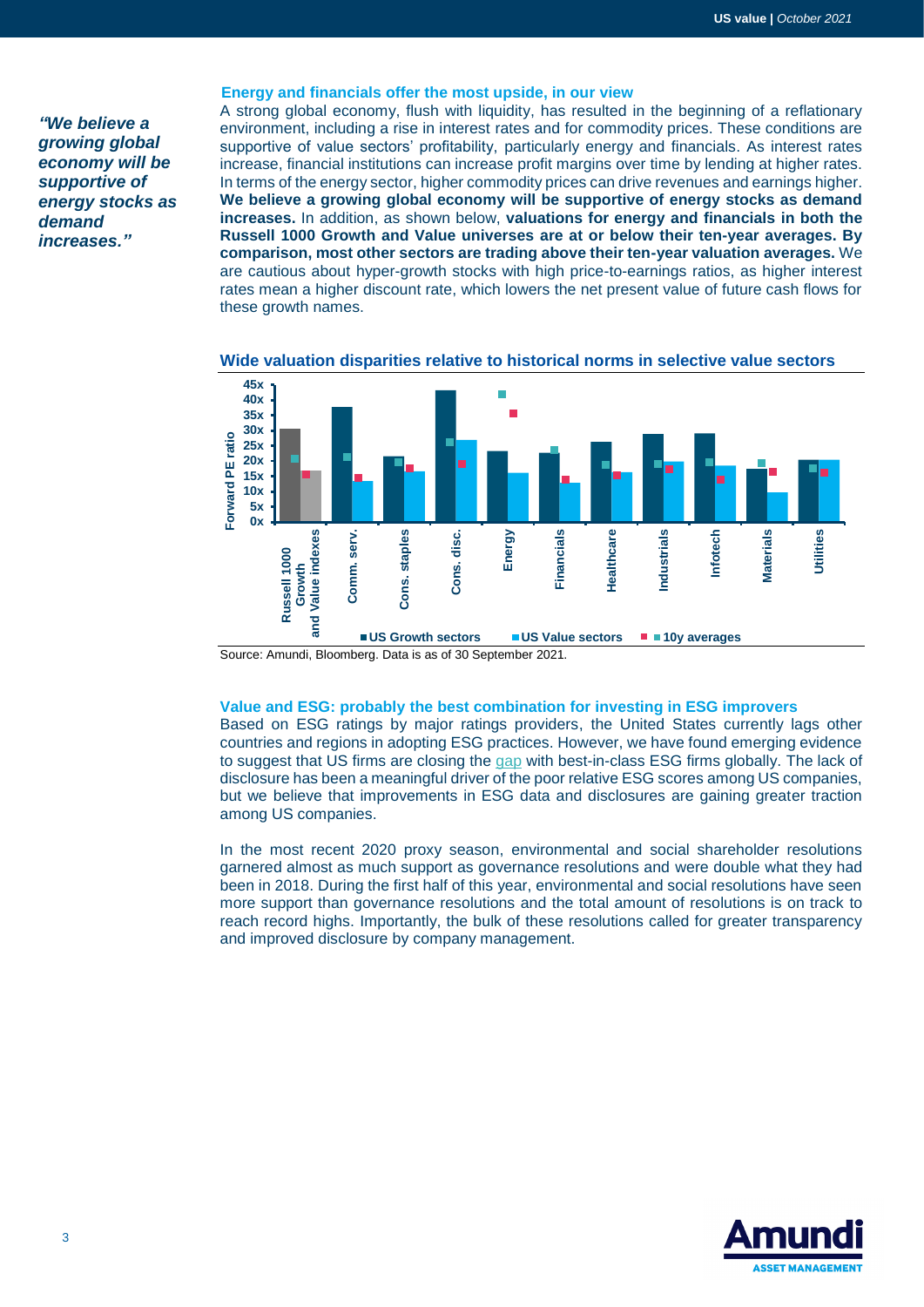

Source: Amundi, Goldman Sachs. Data is as of 30 June 2021.

*"We expect the Federal Reserve and the Biden administration to close the regulatory disclosure gap around climate risk, which would impact ESG ratings among US financial companies."*

Banks provide a clear example in this respect, as large US banks have lagged their European peers in ESG ratings, primarily due to [climate risk.](https://research-center.amundi.com/article/temperature-scores-innovative-tool-esg-fundamental-investors) Financials – which account for 21% of the Value index – currently have one of the lowest ESG scores among US companies. European regulations require significant disclosure of climate risks for bank operations, such as loans, whereas the United States does not. However, we expect the Federal Reserve and the Biden administration to close the regulatory disclosure gap around climate risk, which would impact ESG ratings among US financial companies. We believe that increased disclosure and efforts to improve ESG practices among the large US banks will be a tailwind for shareholder returns and ESG ratings as the risk profile of US banks improves.

Meanwhile, energy is a sector that many ESG-minded investors avoid. However, a number of energy companies are shifting towards alternative energy and are becoming more efficient in their carbon-related energy production, which will remain the foundation of US and global energy production for some time. For example, one of the leading oil field services companies has started a carbon capture business, which removes carbon from the air and injects it into the ground. Not all energy companies are making this shift, but we believe **careful stock selection can lead to superior returns in companies that are contributing to a better environment.**